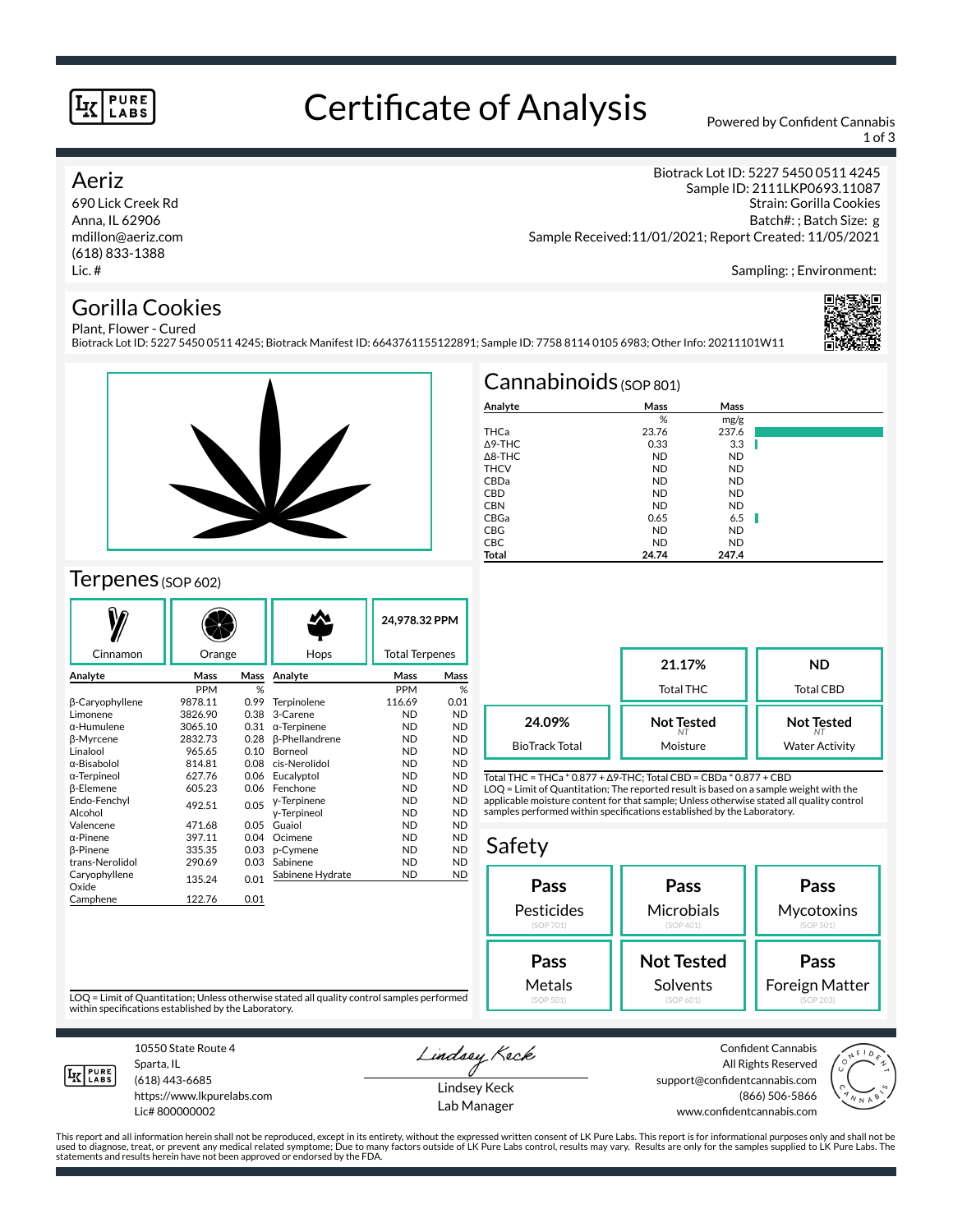#### **PURE LABS**

# Certificate of Analysis Powered by Confident Cannabis

2 of 3

#### Aeriz

690 Lick Creek Rd Anna, IL 62906 mdillon@aeriz.com (618) 833-1388 Lic. #

Biotrack Lot ID: 5227 5450 0511 4245 Sample ID: 2111LKP0693.11087 Strain: Gorilla Cookies Batch#: ; Batch Size: g Sample Received:11/01/2021; Report Created: 11/05/2021

Sampling: ; Environment:

#### Gorilla Cookies Plant, Flower - Cured

Biotrack Lot ID: 5227 5450 0511 4245; Biotrack Manifest ID: 6643761155122891; Sample ID: 7758 8114 0105 6983; Other Info: 20211101W11

| <b>Pesticides</b> |            |       |      | Pass          | <b>Microbials</b>                                                                                                                                   |                  |                  | Pass          |
|-------------------|------------|-------|------|---------------|-----------------------------------------------------------------------------------------------------------------------------------------------------|------------------|------------------|---------------|
| Analyte           | <b>LOQ</b> | Limit | Mass | <b>Status</b> | Analyte                                                                                                                                             | Limit            | Mass             | <b>Status</b> |
|                   |            |       |      |               |                                                                                                                                                     | CFU/g            | CFU/g            |               |
|                   |            |       |      |               | Aerobic Bacteria                                                                                                                                    | 10000            | <b>ND</b>        | Pass          |
|                   |            |       |      |               | Bile-Tolerant Gram-Negative Bacteria                                                                                                                | 100              | <b>ND</b>        | Pass          |
|                   |            |       |      |               | Coliforms                                                                                                                                           | 100              | <b>ND</b>        | Pass          |
|                   |            |       |      |               | E. Coli                                                                                                                                             | 0                | <b>ND</b>        | Pass          |
|                   |            |       |      |               | Salmonella                                                                                                                                          | 0                | <b>ND</b>        | Pass          |
|                   |            |       |      |               | Yeast & Mold                                                                                                                                        | 1000             | 273              | Pass          |
|                   |            |       |      |               | TNTC = Too Numerous to Count; Unless otherwise stated all quality control samples<br>performed within specifications established by the Laboratory. |                  |                  |               |
|                   |            |       |      |               | <b>Heavy Metals</b>                                                                                                                                 |                  |                  | Pass          |
|                   |            |       |      |               | Analyte                                                                                                                                             | LOO              | Mass             | <b>Status</b> |
|                   |            |       |      |               |                                                                                                                                                     | DDM <sub>4</sub> | DDM <sub>4</sub> |               |

| Analyte  | LO (       | Mass       | Status |
|----------|------------|------------|--------|
|          | <b>PPM</b> | <b>PPM</b> |        |
| Arsenic  |            | ND         | Pass   |
| Cadmium  |            | ND         | Pass   |
| Chromium |            | ND         | Pass   |
| Lead     |            | ND         | Pass   |
| Mercury  |            | ND         | Pass   |

LOQ = Limit of Quantitation; Unless otherwise stated all quality control samples performed within specifications established by the Laboratory.

| Mycotoxins     |     |       |            | Pass        |
|----------------|-----|-------|------------|-------------|
| Analyte        | loc | Limit |            | Mass Status |
|                | PPB | PPB   | <b>PPB</b> |             |
| Β1             |     | 0.10  | <b>ND</b>  | Pass        |
| B <sub>2</sub> |     | 0.10  | <b>ND</b>  | Pass        |
| G1             |     | 0.10  | <b>ND</b>  | Pass        |
| G2             |     | 0.10  | <b>ND</b>  | Pass        |
| Ochratoxin A   |     | 0.10  | <b>ND</b>  | Pass        |

LOQ = Limit of Quantitation; Unless otherwise stated all quality control samples<br>performed within specifications established by the Laboratory.

LOQ = Limit of Quantitation; Unless otherwise stated all quality control samples performed within specifications established by the Laboratory.

10550 State Route 4 Sparta, IL

Lindsey Keck

Confident Cannabis



**LK** LABS

(618) 443-6685

https://www.lkpurelabs.com Lic# 800000002

Lindsey Keck Lab Manager

All Rights Reserved support@confidentcannabis.com (866) 506-5866 www.confidentcannabis.com

This report and all information herein shall not be reproduced, except in its entirety, without the expressed written consent of LK Pure Labs. This report is for informational purposes only and shall not be<br>used to diagnos statements and results herein have not been approved or endorsed by the FDA.